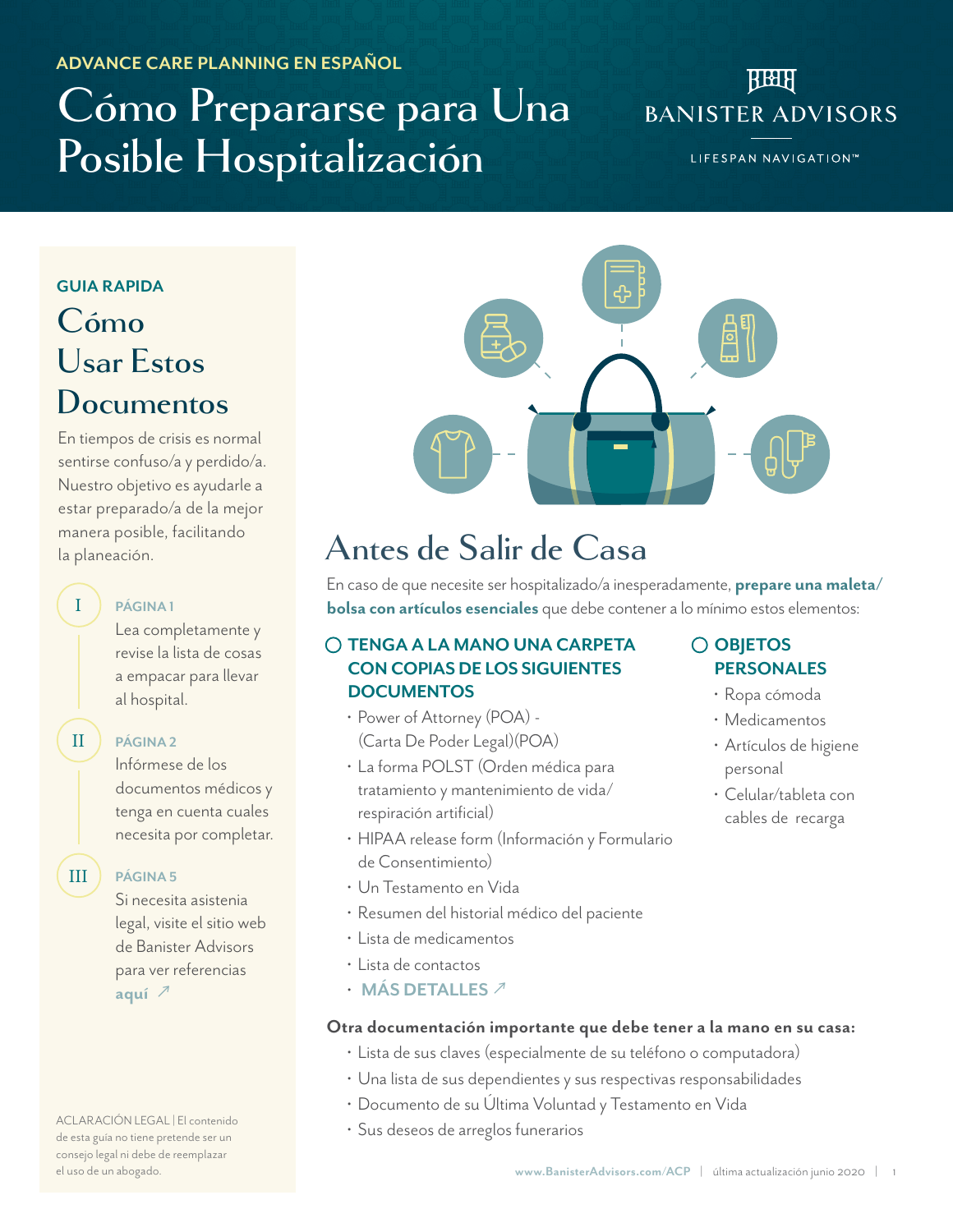<span id="page-1-0"></span>

# **MEDICAL DOCUMENT CHECKLIST Lista de Verificación de Documentos Médicos**

Los siguientes documentos están organizados en orden de importancia. **Mantenga las versiones originales en casa** en un lugar seguro, junto a sus otros documentos de importancia. **Solamente lleve las copias con usted al hospital.**

#### **MARCAR DESPUÉS DE COMPLETAR**

**DURABLE FINANCIAL POWER OF ATTORNEY**  $p$  and  $p$   $\overline{p}$  and  $\overline{p}$  and  $\overline{p}$  and  $\overline{p}$  and  $\overline{p}$  and  $\overline{p}$  and  $\overline{p}$  and  $\overline{p}$  and  $\overline{p}$  and  $\overline{p}$  and  $\overline{p}$  and  $\overline{p}$  and  $\overline{p}$  and  $\overline{p}$ \_\_\_\_\_\_\_\_\_\_\_\_\_\_\_\_\_\_, of \_\_\_\_\_\_\_\_\_\_\_\_\_\_\_\_\_\_, State of \_\_\_\_\_\_\_\_\_\_\_\_\_\_\_\_\_\_, my in my stead and for my benefit, hereby revoking any and all financial powers of attorney (Choose the applicable paragraph by placing your initials in the preceding space) - A. I grant my attorney-in-fact the powers set forth herein immediately upon the execution of this document. These powers shall not be affected by any subsequent disability or incapacity I may experience in the future. \_\_\_\_ - A. I grant my attorney-in-fact that powers set for the power set of the powers set of been determined in writing, by my attending physician, that I am unable to properly handle my financial affairs. **POWERS OF ATTORNEY-IN-FACT** My attorney-in-fact shall exercise powers in my best interests and for my welfare, as a fiduciary. My attorney-in-fact shall have the following powers: (Choose the applicable power(s) by placing your initials in the preceding space) \_\_\_\_\_\_\_\_ **BANKING** -To receive and deposit funds in any financial institution, and to \_\_\_\_\_\_\_\_ **SAFE DEPOSIT BOX** - To have access at any time or times to any safe-

**EXAMPLE** 

# **POWER OF ATTORNEY (POA) | Carta de Poder Legal**

#### **QUE ES?**

Una Carta de Poder Legal ayuda a definir bajo qué circunstancias un miembro de su familia o amistad escogido por usted puede tomar decisiones médicas en su representación. Hay diferentes Cartas de Poder Legal para decisiones médicas y financieras. Descubra más **[aquí](https://www.elderlawanswers.com/powers-of-attorney-come-in-different-flavors-8217)** ↗

#### **ES IMPORTANTE PORQUE**

#### **Sin una Carta de Poder Legal:**

- Usted se arriesga a no recibir atención médica urgente.
- El proceso de tomar una decisión podría ser retrasada.
- Sus familiaries/amistades pueden tener confusión o conflicto con la decisión médica.

#### **CÓMO OBTENER**

- Contacte a un abogado que redacte este documento legal. Visite el sitio web de Banister Advisors para ver opciones de referencia **[aquí](http://www.banisteradvisors.com/acp)** ↗
- Notificación: este documento requiere firmas específicas. Revise los detalles **[aquí](https://app.leg.wa.gov/RCW/default.aspx?cite=11.125.050)** ↗



**mediCal interventions: Person has pulse and/or is breathing.** When not in cardiopulmonary arrest, go to part B. *Additional Orders: (e.g. dialysis, etc.) \_\_\_\_\_\_\_\_\_\_\_\_\_\_\_\_\_\_\_\_\_\_\_\_\_\_\_\_\_\_\_\_\_\_\_\_\_\_\_\_\_\_\_\_\_\_\_\_\_\_\_\_\_\_\_\_*

Choosing DNAR will include appropriate comfort measures.

Person has: Health Care Directive (living will)  $\frac{1}{\lambda}$ Patient Parent of Minor Guardian with Health Care Authority

FULL TREATMENT **-primary goal of prolonging life by all medically effective means.**  Includes care described below. Use intubation, advanced airway interventions, mechanical ventilation and cardioversion as indicated. Transfer *to hospital if indicated. Includes intensive care.* SELECTIVE TREATMENT **- goal of treating medical conditions while avoiding burdensome measures.** Includes care described below. Use medical treatment, IV fluids and cardiac monitor as indicated. Do not intubate. May use less invasive airway support (e.g. CPAP, BiPAP). Transfer *to hospital if indicated. Avoid intensive care if possible.* COMFORT-FOCUSED TREATMENT **- primary goal of maximizing comfort.** Relieve pain and suffering with medication by any route as needed. Use oxygen, oral suction and manual treatment of airway obstruction as needed for comfort. Patient prefers no hospital transfer: *EMS consider contacting medical control to determine if transport is indicated to provide adequate comfort.* **C Signatures: <u>The signature</u> below verify that the patient with the patient with the patient with the patient Discussed with:** PRINT — Physician/ARNP/PA-C Name Physician/ARNP/PA-C Signature *(mandatory)* PRINT — Patient or Legal Surrogate Name

**EXAMPLE** 

Phone Number Date *(mandatory)* Phone Number Date *(mandatory)*

# **POLST FORM (Physician's Orders for Life Sustaining Treatment) | Orden médica para tratamiento de soporte vital/respiración artificial**

#### **QUE ES?**

Este documento es de más relevancia a personas mayores de 60 años o quienes padecen de condiciones médicas crónicas y subyacentes. Consulte con su proveedor de salud para determinar si este documento sería de beneficio.

#### **ES IMPORTANTE PORQUE**

#### **Sin un POLST:**

- Corre el riesgo de recibir primeros auxilios no preferidos o declarados por usted.
- Corre el riesgo de no recibir la atención médica preferida o declarada por usted.

#### **CÓMO OBTENER**

• Obtenga una copia de la forma del estado en el que reside **[aquí](https://polst.org/national-form/)** ↗

Asegúrese que este proceso sea válido en su estado de residencia.

• Vea este video para aprender más al respecto **[aquí](https://www.youtube.com/watch?time_continue=18&v=ci7KlDJQpFU&feature=emb_logo)** ↗

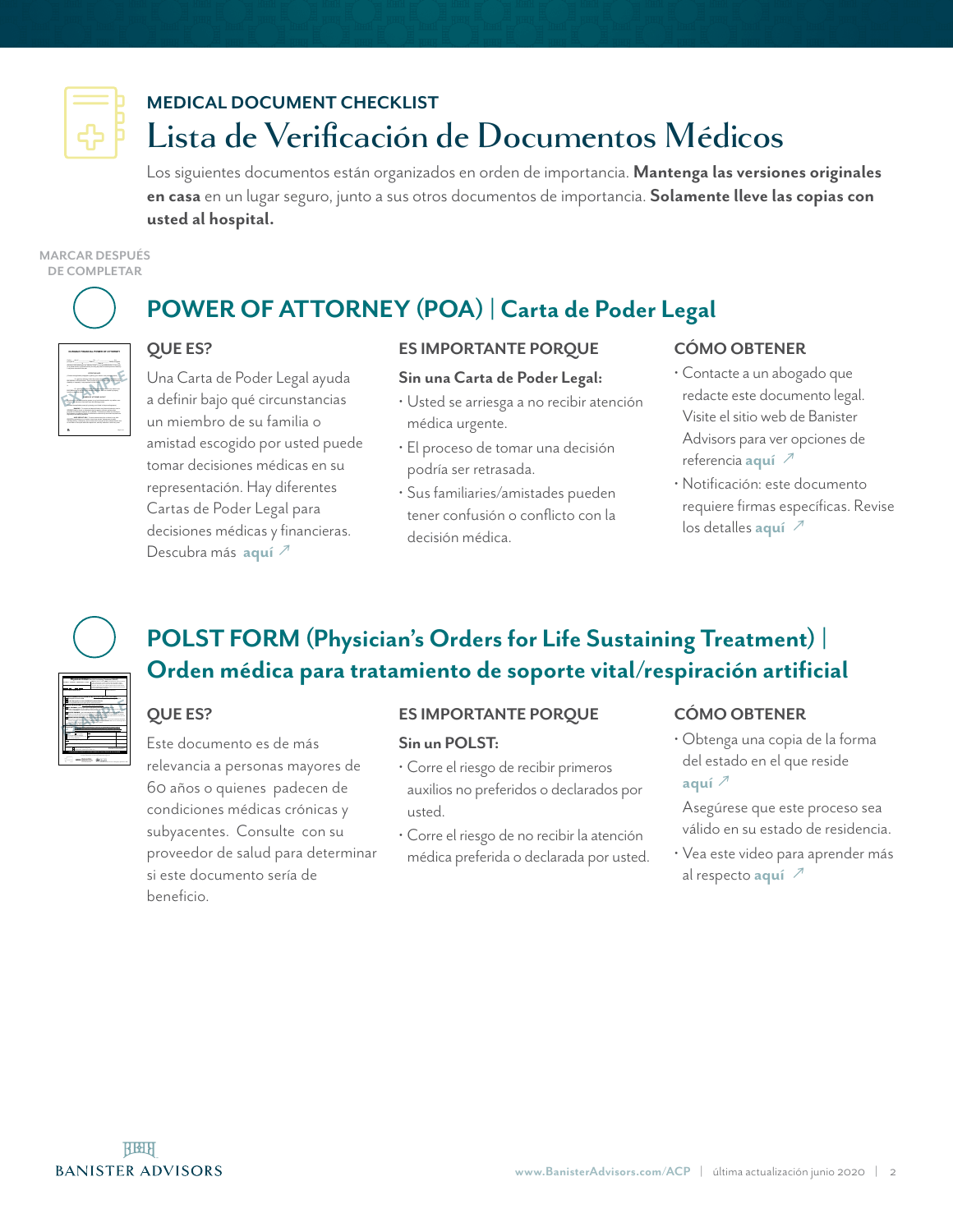

## **MEDICAL DOCUMENT CHECKLIST Lista de Verificación de Documentos Médicos (Continuacion)**

Los siguientes documentos están organizados en orden de importancia. **Mantenga las versiones originales en casa** en un lugar seguro, junto a sus otros documentos de importancia. **Solamente lleve las copias con usted al hospital.**

#### **MARCAR DESPUÉS DE COMPLETAR**



# **HIPAA RELEASE FORM | Aviso de Prácticas de Confidencialidad**

**ES IMPORTANTE PORQUE**

#### **QUE ES?**

Este documento protege su privacidad con leyes y restricciones sobre quién puede tener acceso a su historial médico. Solamente con su autorización las personas previamente autorizadas tendrán acceso a su información y/o tratamiento médico.

#### **Sin un Formulario de Consentimiento:**

- Personal médico no puede compartir su información con personas con las cuales usted les quiera dar acesso.
- Si usted no tiene familia cerca, sus amistades no podrán recibir información sobre su estado de salud.

#### **CÓMO OBTENER**

- Para tener acceso al formulario inmediatamente visite **[esta](https://eforms.com/release/medical-hipaa/)  [página](https://eforms.com/release/medical-hipaa/)** <sup>*△*</sup>
- Para una versión del formulario con detalles completos y personalizados contacte a un abogado. Visite el sitio web de Banister Advisors para ver opciones de referencia **[aquí](http://www.banisteradvisors.com/acp)** ↗



The first form is called a Health Care Directive, also known as a living will. The Health Care Directive allows you to tell you found care providers your preferences for analysis This form was completed and signed on  $\mathcal{A}$  and  $\mathcal{A}$  and  $\mathcal{A}$  and  $\mathcal{A}$  and  $\mathcal{A}$ I. **HEALTH CARE DIRECTIVE (LIVING WILL)** (If you do not wish to fill out this form and just wish to designate a health care agent, I, \_\_\_\_\_\_\_\_\_\_\_\_\_\_\_\_\_\_\_\_\_\_, with a street address of \_\_\_\_\_\_\_\_\_\_\_\_\_\_\_\_\_\_\_\_\_\_, City of \_\_\_\_\_\_\_\_\_\_\_\_\_\_\_\_\_\_\_\_\_\_, County of \_\_\_\_\_\_\_\_\_\_\_\_\_\_\_\_\_\_\_\_\_\_, State of \_\_\_\_\_\_\_\_\_\_\_\_\_\_\_\_\_\_\_\_\_\_, with the last four (4) digits of my social security number (SSN) being xx- ... (Hereina Source may be referred to as the advise my doctors and medical providers of my wishes for my health care in the event I am not able to communicate my wishes. A. **LIFE SUPPORT** I desire that my doctor make a concerted effort to return me to an acceptable quality of life using then available treatments and therapies. However, if my quality of life life be withdrawn. An unacceptable quality of life means (initial and check all that apply): **\_\_\_\_\_\_\_\_\_** able to recognize family or friends \_\_\_\_\_\_ ☐ - total dependence on others for daily care

**EXAMPLE** 

# **LIVING WILL | Testamento en Vida**

#### **QUE ES?**

Un testamento en vida es un documento que especifica las acciones que se deben tomar sobre la salud de un paciente, si este no está en capacidad de tomar las decisiones por sí mismo debido a enfermedad o incapacidad.

#### **ES IMPORTANTE PORQUE**

#### **Sin un Testamento en Vida:**

- Se arriesga a no recibir atención médica de su preferencia.
- El proceso de tomar decisiones puede demorarse.
- Familia y amistades tendrían que asumir decisiones que tal vez no quieran tomar.

#### **CÓMO OBTENER**

- Obtenga una copia sencilla de un testamento en vida **[aquí](https://eforms.com/living-will/)** ↗
- Para redactar un testamento vital con detalles personales contacte a un abogado. Visite el sitio web de Banister Advisors para ver referencias **[aquí](http://www.banisteradvisors.com/acp)** ↗
- Visite el sitio web **[Five Wishes](https://fivewishes.org/shop/order/product/five-wishes)** ↗ donde aprendera más.



# **PATIENT INFORMATION SUMMARY | Resumen del Historial Medico del Paciente**

#### **QUE ES?**

El resumen informativo del paciente contiene datos personales que ayudarán al personal médico a proveerle atención en el momento de su admisión al hospital.

#### **ES IMPORTANTE PORQUE**

#### **Sin un Resumen de Historia Médica:**

- Personal médico podrian no tener información crítica sobre su salud.
- Su médico principal no podrá tener información sobre su condición médica.
- Podría recibir cobros incorrectos de su hospitalización.

#### **CÓMO OBTENER**

- Complete el formulario adjunto a esta guia **[aquí](#page-6-0)** ↗
- Puede descargar una copia **[aquí](https://www.banisteradvisors.com/acp)** ↗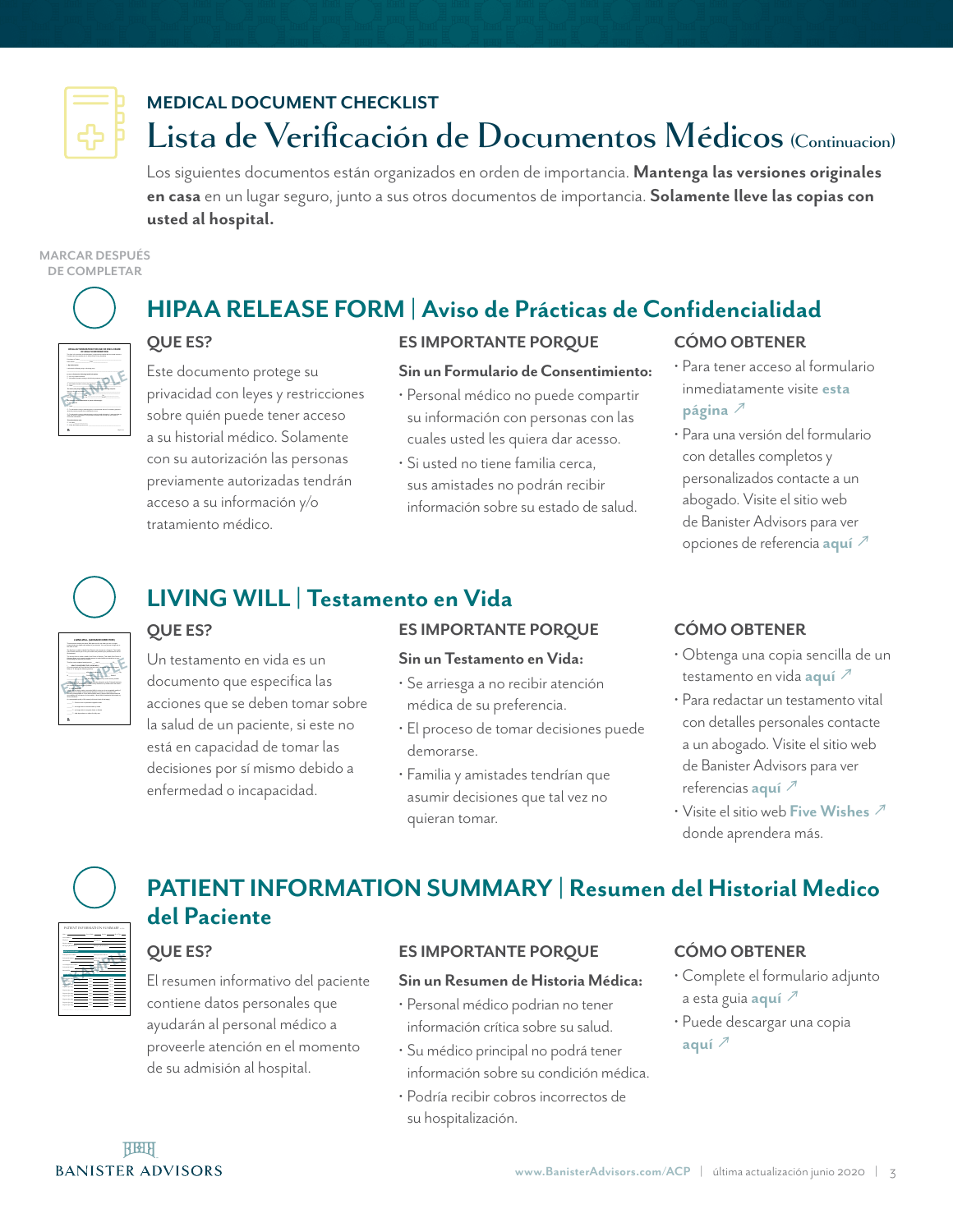

# **MEDICAL DOCUMENT CHECKLIST Lista de Verificación de Documentos Médicos (Continuacion)**

Los siguientes documentos están organizados en orden de importancia. **Mantenga las versiones originales en casa** en un lugar seguro, junto a sus otros documentos de importancia. **Solamente lleve las copias con usted al hospital.**

**MARCAR DESPUÉS DE COMPLETAR**

# MEDICATION LIST

Name: Date of Births: General Type: Blood Type: Blood Type: Blood Type: Blood Type: Blood Type: Blood Type: Blood Type: General Type: General Type: General Type: General Type: General Type: General Type: General Type: Gene

**EXAMPLE**

for Taking Dose

for Taking Dose

#### **QUE ES?**

**QUE ES?** 

Esta lista debe contener todos los nombres de los medicamentos, vitaminas, suplementos vitamínicos, la dosis, nombre del médico quien receta el medicamento y su información de contacto y la farmacia donde recibe su medicamento

Esta lista incluye los nombres, números de teléfono y direcciones de correo electrónico de sus familiares y amistades cercanas que usted quiere que puedan ser informados en caso de una

emergencia médica.

#### **ES IMPORTANTE PORQUE**

#### **Sin una Lista de Medicamentos:**

- El personal médico no tendrá el conocimiento de información crítica sobre su salud.
- Corre el riesgo de recibir tratamiento médico que cause una reacción adversa.
- Corre el riesgo de no recibir la dosis apropiada si está incapacitado.

#### **CÓMO OBTENER**

- Complete el formulario adjunto a esta guia **[aquí](#page-10-0)** ↗
- Puede descargar una copia **[aquí](https://www.banisteradvisors.com/acp)** ↗



CONTACT LIST Name Relationship Address Primary Phone Secondary Phone Emergency Contact Name: Emergency Contact Phone: Emergency Contact Phone: Emergency Name: Date of Birth: General Type: Blood Type: Blood Type: Blood Type: Blood Type: Blood Type: General Type: General Type: General Type: General Type: General Type: General Type: General Type: General Type: General Type: G

**EXAMPLE**

## **CONTACT LIST | Lista de Contactos**

**MEDICATION LIST | Lista de Medicamentos**

#### **ES IMPORTANTE PORQUE**

#### **Sin una Lista de Contacto:**

- Personal médico no podrá contactar a familiares y amistades.
- Corre el riesgo de no tener apoyo en caso de decisiones médicas.
- Corre el riesgo de no ser visitado o recibir llamadas de familiares y amistades.

#### **CÓMO OBTENER**

- Complete la lista adjunto a esta guia **[aquí](#page-11-0)** ↗
- Puede descargar una copia **[aquí](https://www.banisteradvisors.com/acp)** ↗



#### **Ayudando a Nuestros Clientes Durante Momentos Difíciles y Inesperados con Compasión**

Al usar esta guía se está preparando de antemano en caso de tener que ser hospitalizado/a y al mismo tiempo facilitando la experiencia para sus familiares, amistades y personal médico durante una crisis. Banister Advisors está disponible a facilitar asistencia en completar esta guía, si tiene alguna pregunta o requiere asistencia especializada.

**[info@banisteradvisors.com](mailto:info%40banisteradvisors.com?subject=) | [BanisterAdvisors.com](https://www.BanisterAdvisors.com) | 206.485.0555**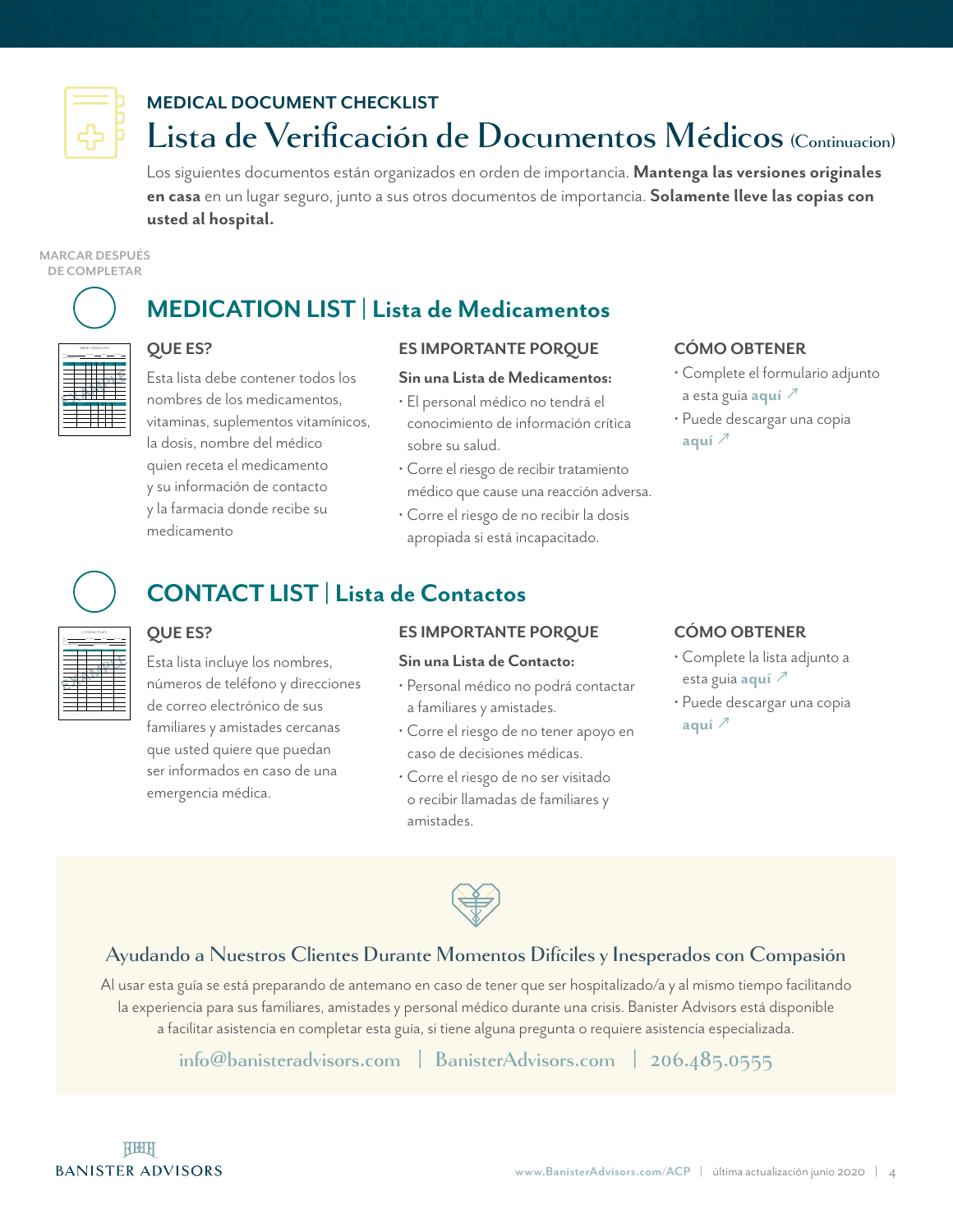<span id="page-4-0"></span>

# **ATTORNEYS BY STATE Abogados por Estado**

Por favor visite el sitio web de Banister Advisors y seleccione "Advance Care Planning" para revisar la lista actualizada de abogados que reciben nuevos clientes. Estos le podrán asistir eficazmente por medio de teléfono y/o videoconferencias con la redacción de estos documentos:

- Power of Attorney POA (Carta de Poder Legal)
- La Forma POLST (Orden médica para tratamiento y mantenimiento de vida/respiración artificial)
- HIPAA Release Form (Aviso de Prácticas de Confidencialidad)
- Testamento en Vida

Estos son otros servicios profesionales con los cuales un abogado le puede asistir:

- Última voluntad y testamentos
- Fideicomisos y planeación de herencia

Ciertos documentos requieren firmas especiales. Obtenga más detalles **[aquí](https://app.leg.wa.gov/RCW/default.aspx?cite=11.125.050)** ↗

Banister Advisors es una compañía de servicios al cliente y no vende productos. Nuestros servicios de guianza, planeación avanzada, proceso de duelo y planeación de herencia son ofrecidos eficazmente y con discreción por personas profesionales.

*No recibimos, ni buscamos recompensa de vendedores o proveedores externos.* 

# **Contill**

# **Trust and Will**

La misión de Trust & Will es de modernizar la estructura de planeación de herencia hacer más fácil y económico el proceso y asi todos puedan tener accesso un testamento planificado. Will & Trust ha servido a más de 70,000 miembros en este campo y ofrece apoyo en vivo desde localidades dentro de los Estados Unidos.

Trust & Will ha recibido un índice 4 de 5 estrellas de la empresa Trustpilot.

Trust & Will es un servicio que ofrece formularios legales y información por medio de en línea (internet). No somos un bufete de abogados y no subsituismo el consejo profesional de un abogado.

# **Localice a un abogado que complemente sus necesidades legales.**

**Visite BanisterAdvisor[s.com/ACP](http://www.banisteradvisors.com/acp)** ↗

### **Proteja a su familia y sus bienes.**

**Reciba un descuento de 10% en cualquier servicio de planificación de herencia cuando use la frase BANISTER10.** 

**Visite [TrustandWill.com](https://trustandwill.com/)** ↗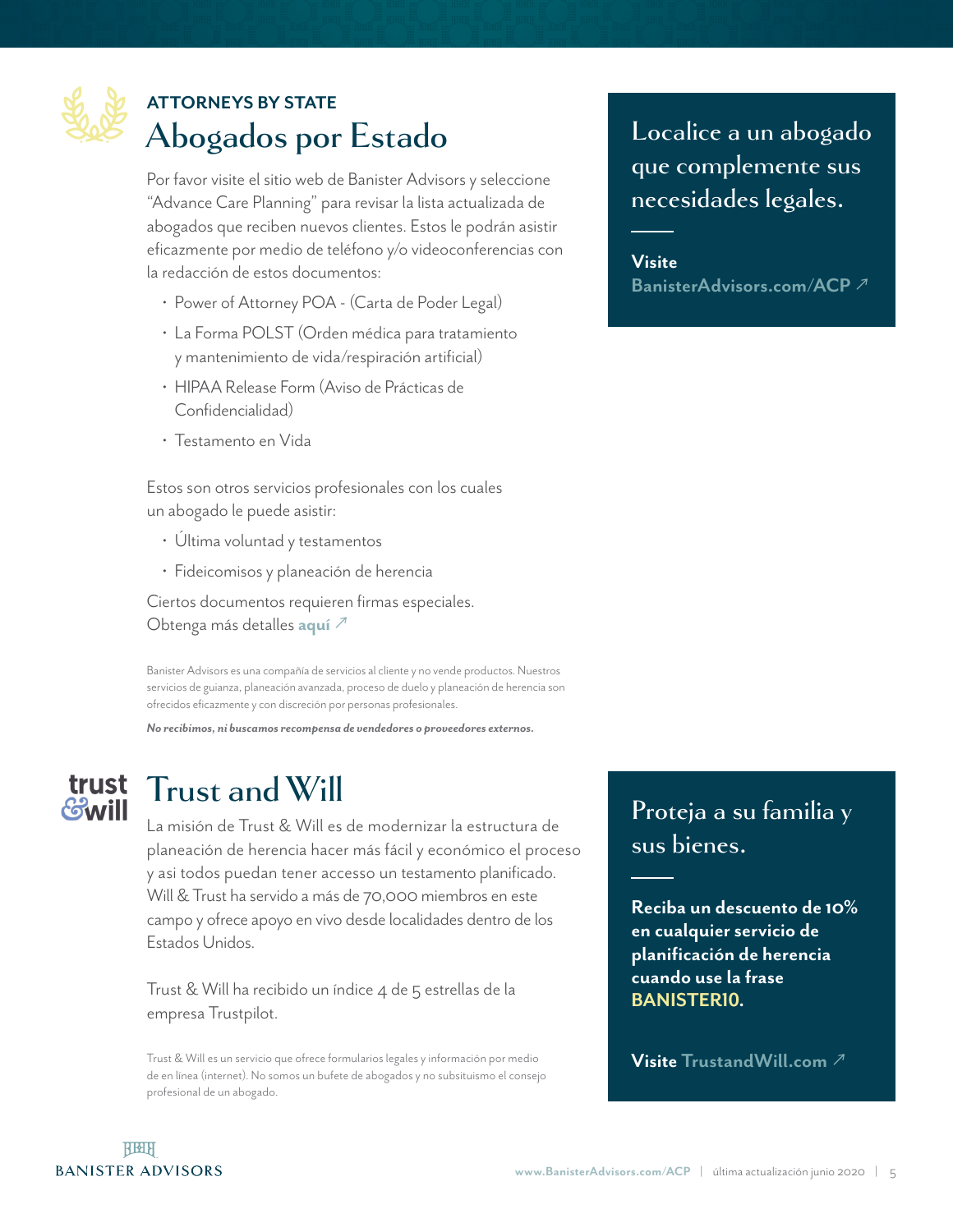# **REFERENCE LINKS Lista de Referencias**

La siguiente lista contiene acceso directo a los documentos mencionados en esta guía.

#### **PÁGINA 1**

**Banister Advisor's Plan de Acción y Prevención** https://www[.BanisterAdvisors.com/ACP](https://www.BanisterAdvisors.com/ACP)

#### **PÁGINA 2**

**Diferentes versiones de Documentos de Poder Legal (POA)** [https://www.elderlawanswers.com/powers-of-attorney-come-in-different-flavors-8217](https://www.elderlawanswers.com/powers-of-attorney-come-in-different-flavors-8217 )

**Firmas de Requerimiento para un Poder Legal (POA)** <https://app.leg.wa.gov/RCW/default.aspx?cite=11.125.050>

**La Forma POLST (Orden médica para tratamiento de soporte vital/respiración artificial)** <https://polst.org/national-form/>

**Video explicando la Forma POLST (Orden médica para tratamiento de soporte vital/respiración artificial)** [https://www.youtube.com/watch?time\\_continue=18&v=ci7KlDJQpFU&feature=emb\\_logo](https://www.youtube.com/watch?time_continue=18&v=ci7KlDJQpFU&feature=emb_logo)

#### **PÁGINA 3**

**Complete su copia de Información y Formulario de Consentimiento (HIPAA)**  <https://eforms.com/release/medical-hipaa/>

**Complete su propio Testamento Vital**  <https://eforms.com/living-will/>

**Descubra mas sobre Testamentos Vitales** <https://fivewishes.org/shop/order/product/five-wishes>

**Descargue su propia copia de Resumen Informativo del Paciente** https://www[.BanisterAdvisors.com/ACP](https://www.BanisterAdvisors.com/ACP)

#### **PÁGINA 4**

**Descargue su propia lista de medicamentos**  https://www[.BanisterAdvisors.com/ACP](https://www.BanisterAdvisors.com/ACP)

**Descargue su propia lista de contactos**  https://www[.BanisterAdvisors.com/ACP](https://www.BanisterAdvisors.com/ACP)

#### **PÁGINA 5**

**Firmas requeridas en documentos legales especiales**  <https://app.leg.wa.gov/RCW/default.aspx?cite=11.125.050>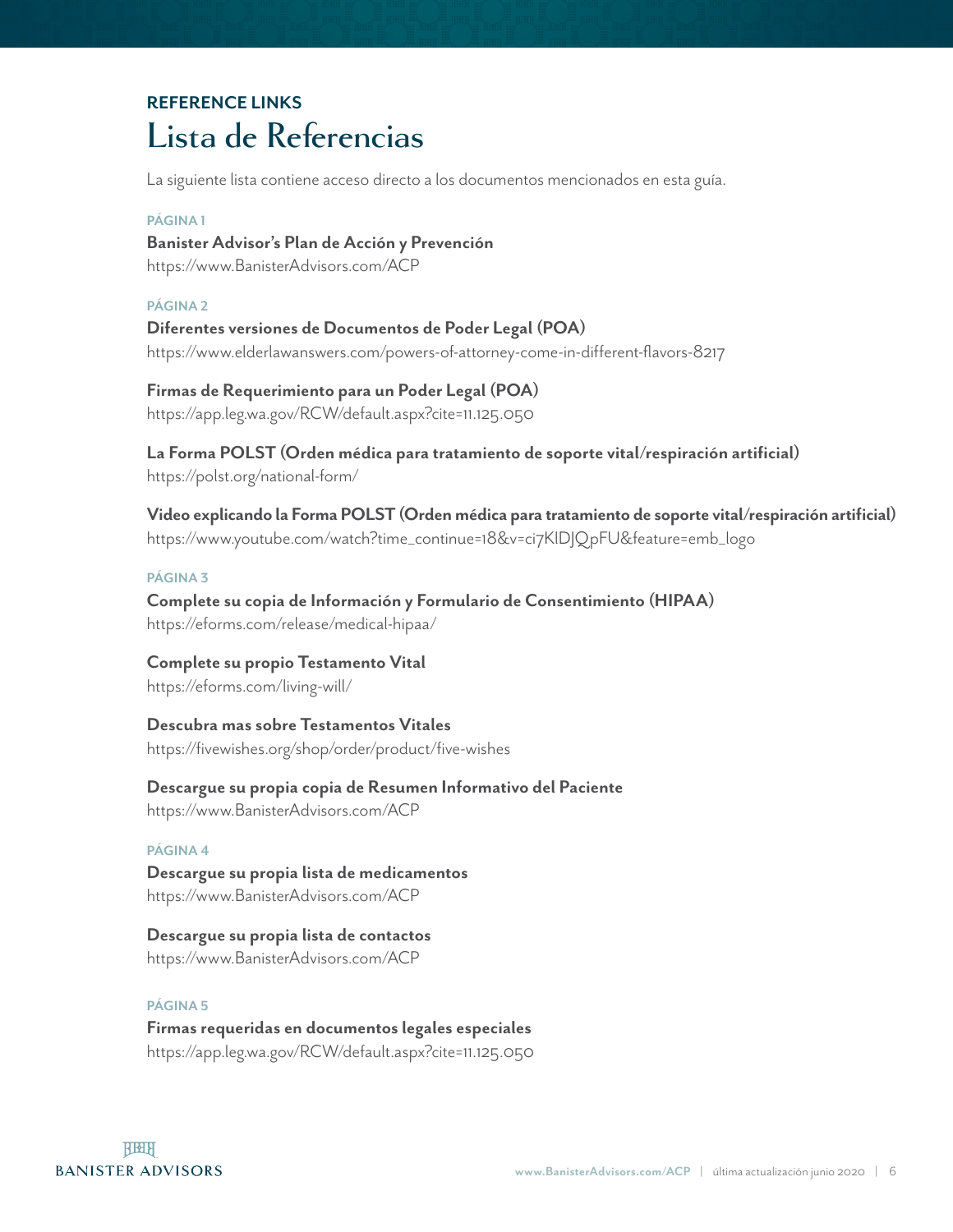## Resumen Historial Médico del Paciente (1 DE 4 PÁGINAS)

<span id="page-6-0"></span>

| <b>NAME</b><br>Nombre: ______________________________ | <b>DATE OF BIRTH</b><br>Fecha de Nacimiento: _______ | <b>GENDER</b><br>$S$ exo: $\qquad \qquad$ | <b>BLOOD TYPE</b><br>Tipo de Sangre: ____ |
|-------------------------------------------------------|------------------------------------------------------|-------------------------------------------|-------------------------------------------|
| <b>HOME ADDRESS</b><br>Domicilio Fisico:              |                                                      |                                           |                                           |
| <b>EMPLOYER</b>                                       | <b>OCCUPATION</b><br>Profesión:                      |                                           |                                           |
| <b>EMPLOYER ADDRESS</b><br>Direccion de Empleo:       |                                                      |                                           |                                           |
| <b>EMERGENCY CONTACT</b><br>Contacto de Emergencia: _ | <b>EMERGENCY CONTACT TELEPHONE</b>                   | Teléfono de Contacto de Emergencia: _     |                                           |

| MEDICAL INSURANCE   Información De Seguro Médico                                                            |                                    |  |  |  |
|-------------------------------------------------------------------------------------------------------------|------------------------------------|--|--|--|
| PRIMARY INSURANCE NAME<br><u> 1989 - Andrea Station, amerikansk politiker (d. 1989)</u><br>Seguro Primario: | <b>TELEPHONE</b>                   |  |  |  |
| POLICY HOLDER'S NAME                                                                                        | <b>RELATIONSHIP TO PATIENT</b>     |  |  |  |
| <b>MEMBER ID#</b>                                                                                           | <b>GROUP#</b>                      |  |  |  |
| <b>SECONDARY INSURANCE NAME</b><br>Seguro Secundario:                                                       | <b>TELEPHONE</b>                   |  |  |  |
| POLICY HOLDER'S NAME<br>Nombre principal en la póliza: _____________________________                        | <b>RELATIONSHIP TO PATIENT</b>     |  |  |  |
| <b>MEMBER ID#</b><br>Número de poliza:                                                                      | <b>GROUP#</b><br>Número del grupo: |  |  |  |

#### **PHYSICIAN CONTACT INFO | Lista De Médicos**

| PHYSICIANS SPECIALTY                                                    | <b>NAME</b>                                         | <b>TELEPHONE</b>              |  |
|-------------------------------------------------------------------------|-----------------------------------------------------|-------------------------------|--|
|                                                                         |                                                     | Teléfono: ________________    |  |
| PHYSICIANS SPECIALTY                                                    | <b>NAME</b>                                         | <b>TELEPHONE</b>              |  |
| Especialidad del Médico: ______________________                         | Nombre: _________________________                   | Teléfono: ______________      |  |
| PHYSICIANS SPECIALTY                                                    | <b>NAME</b>                                         | <b>TELEPHONE</b>              |  |
|                                                                         |                                                     | Teléfono: ______________      |  |
| PHYSICIANS SPECIALTY                                                    | <b>NAME</b>                                         | <b>TELEPHONE</b>              |  |
| Especialidad del Médico: _______________________                        | Nombre: ___________________________                 | Teléfono: _______________     |  |
| PHYSICIANS SPECIALTY                                                    | <b>NAME</b>                                         | <b>TELEPHONE</b>              |  |
| Especialidad del Médico: ______________________<br>PHYSICIANS SPECIALTY | Nombre: ____________________________<br><b>NAME</b> | Teléfono:<br><b>TELEPHONE</b> |  |
|                                                                         |                                                     |                               |  |
| PHYSICIANS SPECIALTY                                                    | <b>NAME</b>                                         | <b>TELEPHONE</b>              |  |
| Especialidad del Médico: ______________________                         | Nombre: ____________________________                |                               |  |
| PHYSICIANS SPECIALTY                                                    | <b>NAME</b>                                         | <b>TELEPHONE</b><br>Teléfono: |  |

Proporcionado por Banister Advisors | Ayudando a Nuestros Clientes Durante Momentos Difíciles y Inesperados con Compasión **[www.BanisterAdvisors.com](http://www.banisteradvisors.com)**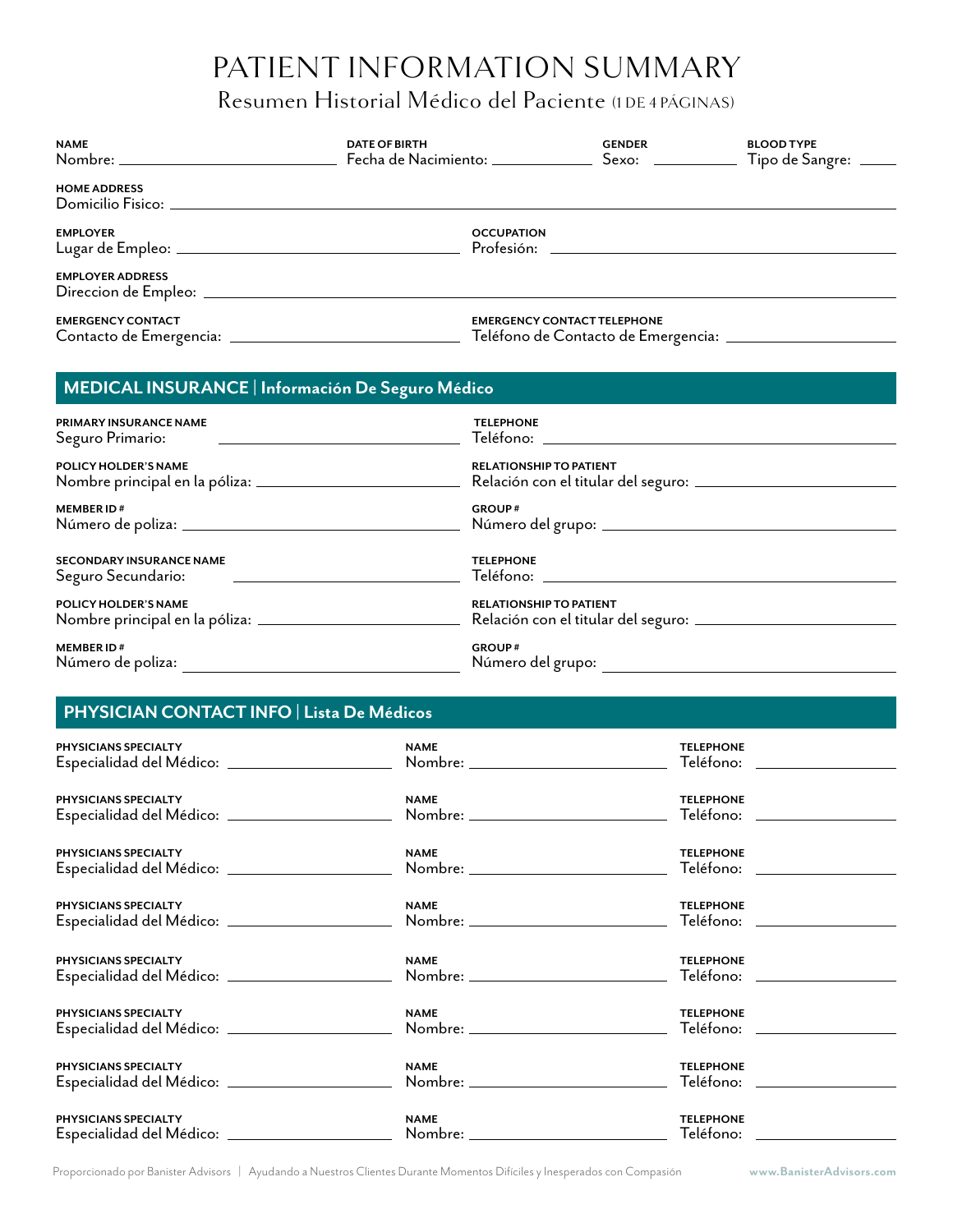Resumen Historial Médico del Paciente (2 DE 4 PÁGINAS)

| <b>NAME</b><br>Nombre:                                                                                                                                                                         | <b>DATE OF BIRTH</b><br>Fecha de Nacimiento: _ | <b>GENDER</b><br>Sexo:                                                                                                          | <b>BLOOD TYPE</b><br>Tipo de Sangre: |  |
|------------------------------------------------------------------------------------------------------------------------------------------------------------------------------------------------|------------------------------------------------|---------------------------------------------------------------------------------------------------------------------------------|--------------------------------------|--|
| <b>MEDICAL HISTORY   Historial Médico</b>                                                                                                                                                      |                                                |                                                                                                                                 |                                      |  |
| Marque la cajilla si padece de alguna de estas condiciones médicas:                                                                                                                            |                                                |                                                                                                                                 |                                      |  |
| HIGH BLOOD PRESSURE<br>Presión Alta                                                                                                                                                            |                                                | <b>BREATHING/LUNG CONDITION</b><br>Condición Respiratoria                                                                       |                                      |  |
| <b>HEART CONDITION</b><br>Problemas cardiacos                                                                                                                                                  |                                                | <b>EMPHYSEMA</b><br>Enfisema                                                                                                    |                                      |  |
| <b>HEART ATTACK</b><br>Ataque de corazón<br>Fecha:                                                                                                                                             |                                                | <b>BREATHING TUBE PLACED</b><br>Tubo respiratorio<br>Fecha:                                                                     |                                      |  |
| CHEST PAIN/PRESSURE/ANGINA<br>Problemas de angina/alta presión<br>Ultima vez:                                                                                                                  |                                                | <b>ASTHMA</b><br>Asma                                                                                                           |                                      |  |
| <b>SHORTNESS OF BREATH</b><br>Dificultad al respirar                                                                                                                                           |                                                | <b>WHEEZING</b><br>Sibilancias/trastornos pulmonares                                                                            |                                      |  |
| HEART FAILURE OR FLUID IN YOUR LUNGS<br>Insuficiencia cardiaca o líquido en sus pulmones<br>HEART MURMUR OR HEART VALVE<br>Latidos de corazón irregular o transplante<br>de válvula de corazón |                                                | <b>SLEEP APNEA</b><br>Apnea obstructiva del sueño                                                                               |                                      |  |
|                                                                                                                                                                                                |                                                | BLOOD CLOT TO LUNGS (PULMONARY EMBOLISM)<br>Coágulo de sangre en los pulmones<br>USE OXYGEN AT HOME<br>Uso de tanque de oxigeno |                                      |  |
| <b>CONGENITAL HEART DISEASE</b><br>Cardiopatía congénita al nacer<br>Explique:                                                                                                                 |                                                | <b>OTHER LUNG PROBLEMS</b><br>Otras condiciones pulmonares:                                                                     |                                      |  |
| HEART SURGERY OR ANGIOPLASTY OR HEART STENTS PLACED<br>Cirugía de corazón abierto o angioplastia                                                                                               |                                                | $\Box$ Condiciones del Hígado                                                                                                   |                                      |  |
| $\Box$ HEART TESTS<br>Exámenes de corazón                                                                                                                                                      |                                                | $\Box$ Hepatitis. Tipo:                                                                                                         |                                      |  |
| <b>STRESS TEST</b><br>Examen de estrés                                                                                                                                                         |                                                | Cirrosis del hígado<br>$\Box$ Otra condición del hígado:                                                                        |                                      |  |
| <b>HEART CATHETERIZATION</b><br>Cateterismo Cardíaco                                                                                                                                           |                                                | $\Box$ Problema de los Riñones                                                                                                  |                                      |  |
| "ECHO"/HEART ULTRASOUND<br>Ecocardiograma / ultrasonido                                                                                                                                        |                                                | $\Box$ Tipo:                                                                                                                    |                                      |  |
| "HOLTER" HEART RHYTHM MONITOR<br>Monitor de ritmo cardíaco                                                                                                                                     | $\Box$ Diabetes                                | $\Box$ Diálisis de los riñones                                                                                                  |                                      |  |
| <b>PACEMAKER</b><br>Marcapasos cardíaco                                                                                                                                                        |                                                | $\Box$ Receta de insulina                                                                                                       |                                      |  |
| <b>INTERNAL DEFIBRILLATOR</b><br>Desfibrilador interno                                                                                                                                         |                                                |                                                                                                                                 |                                      |  |
| OTHER HEART CONDITIONS<br>Otra condición cardíaca:                                                                                                                                             |                                                |                                                                                                                                 |                                      |  |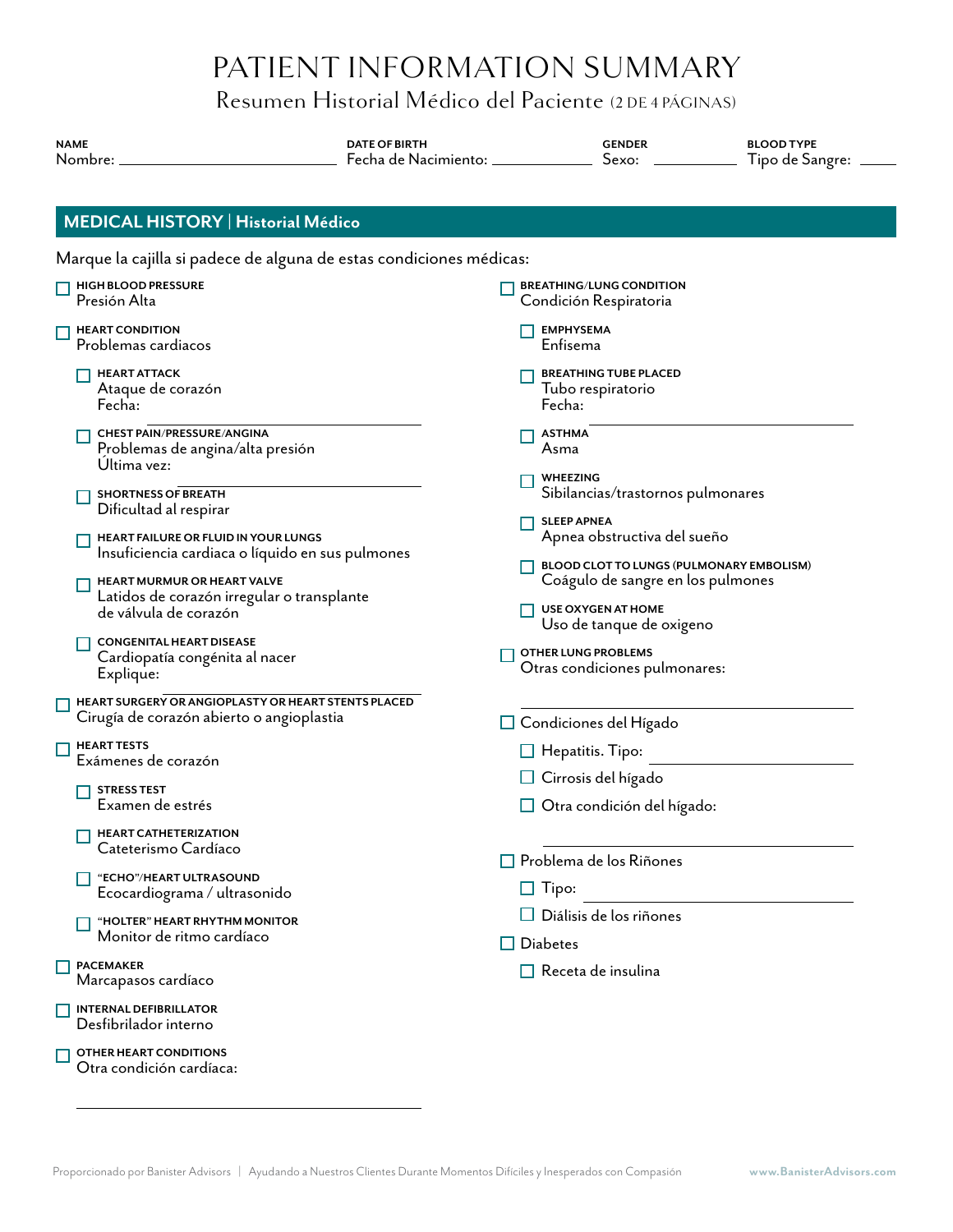### Resumen Historial Médico del Paciente (3 DE 4 PÁGINAS)

| <b>NAME</b><br>Nombre:                                              | <b>DATE OF BIRTH</b><br>Fecha de Nacimiento: __________ | <b>GENDER</b><br>Sexo:                                                                       | <b>BLOOD TYPE</b><br>Tipo de Sangre: |
|---------------------------------------------------------------------|---------------------------------------------------------|----------------------------------------------------------------------------------------------|--------------------------------------|
| MEDICAL HISTORY   Historial Médico (Continuada)                     |                                                         |                                                                                              |                                      |
| Marque la cajilla si padece de alguna de estas condiciones médicas: |                                                         |                                                                                              |                                      |
| <b>ENDOCRINE PROBLEMS</b><br>Problema Endocrinal                    |                                                         | <b>GASTROINTESTINAL PROBLEMS</b><br>Condiciones Gastrointestinales                           |                                      |
| <b>ENDOCRINE PROBLEMS</b><br>Intolerancia a lo frío o caliente      |                                                         | <b>LOSS OF APPETITE</b><br>Pérdida de apetito                                                |                                      |
| Tiroides                                                            |                                                         | Explique:                                                                                    |                                      |
| <b>NECK IRRADIATION HISTORY</b><br>Previa Irradiación de Cuello     |                                                         | <b>CHANGE IN BOWEL MOVEMENTS</b><br>Defecación irregular<br>Explique:                        |                                      |
| NEUROLOGICAL CONDITION<br>Condición Neurológica                     |                                                         | <b>NAUSEA OR VOMITING</b><br>Nausea o vómito                                                 |                                      |
| HAD A STROKE OR TIA ("MINI-STROKE")<br>Infarto cerebral             |                                                         | Explique:<br><b>FREQUENT DIARRHEA</b><br>Diarrea Frecuente                                   |                                      |
| SEIZURE DISORDER OR EPILEPSY<br>Ataques convulsivos o epilepsia     |                                                         | <b>CONSTIPATION</b>                                                                          |                                      |
| <b>HEADACHES</b><br>Dolores de cabeza                               |                                                         | Estreñimiento<br>Explique:                                                                   |                                      |
| OTHER NEUROLOGICAL CONDITIONS<br>Otras condiciones neurológicas:    |                                                         | RECTAL BLEEDING OR BLOOD IN STOOL<br>Sangramiento rectal<br>Explique:                        |                                      |
| RHEUMATOID ARTHRITIS<br>Artritis Reumatoide                         |                                                         | <b>ABDOMINAL PAIN</b><br>Dolores abdominales<br>Explique:                                    |                                      |
| SYMPTOMS AFFECTING YOUR NECK<br>Síntomas que afectan a su cuello    |                                                         | STOMACH ULCERS (PEPTIC ULCER DISEASE)<br>Ulceras estomacales (úlceras pépticas)<br>Explique: |                                      |
| <b>BLOOD DISORDER</b><br>Condiciones Sanguíneas                     |                                                         | Reflujo gastroesofagal recurrente o acidez estomacal<br>Explique:                            |                                      |
| ANEMIA (LOW BLOOD COUNT)<br>Recuento bajo de glóbulos blancos       |                                                         | <b>CANCER</b><br>Cáncer                                                                      |                                      |
| <b>SICKLE CELL DISEASE</b><br>Enfermedad de células falciformes     |                                                         | <b>TYPE</b><br>Tipo:                                                                         |                                      |
| ABNORMAL BLEEDING/BRUISING<br>Sangriento abnormal / contusiones     |                                                         | CHEMOTHERAPY<br>Quimioterapia                                                                |                                      |
| PAST BLOOD TRANSFUSION<br>Transfusión de sangre                     |                                                         | Fecha:                                                                                       |                                      |
| Fecha:<br>OTHER BLOOD DISORDERS<br>Otras condiciones sanguíneas     |                                                         | <b>RADIATION THERAPY</b><br>Terapia de radiación<br>Fecha:                                   |                                      |
|                                                                     |                                                         | <b>METAL IMPLANTS OR DEVICES</b><br>Implantes Médicos de Metal<br>Explique:                  |                                      |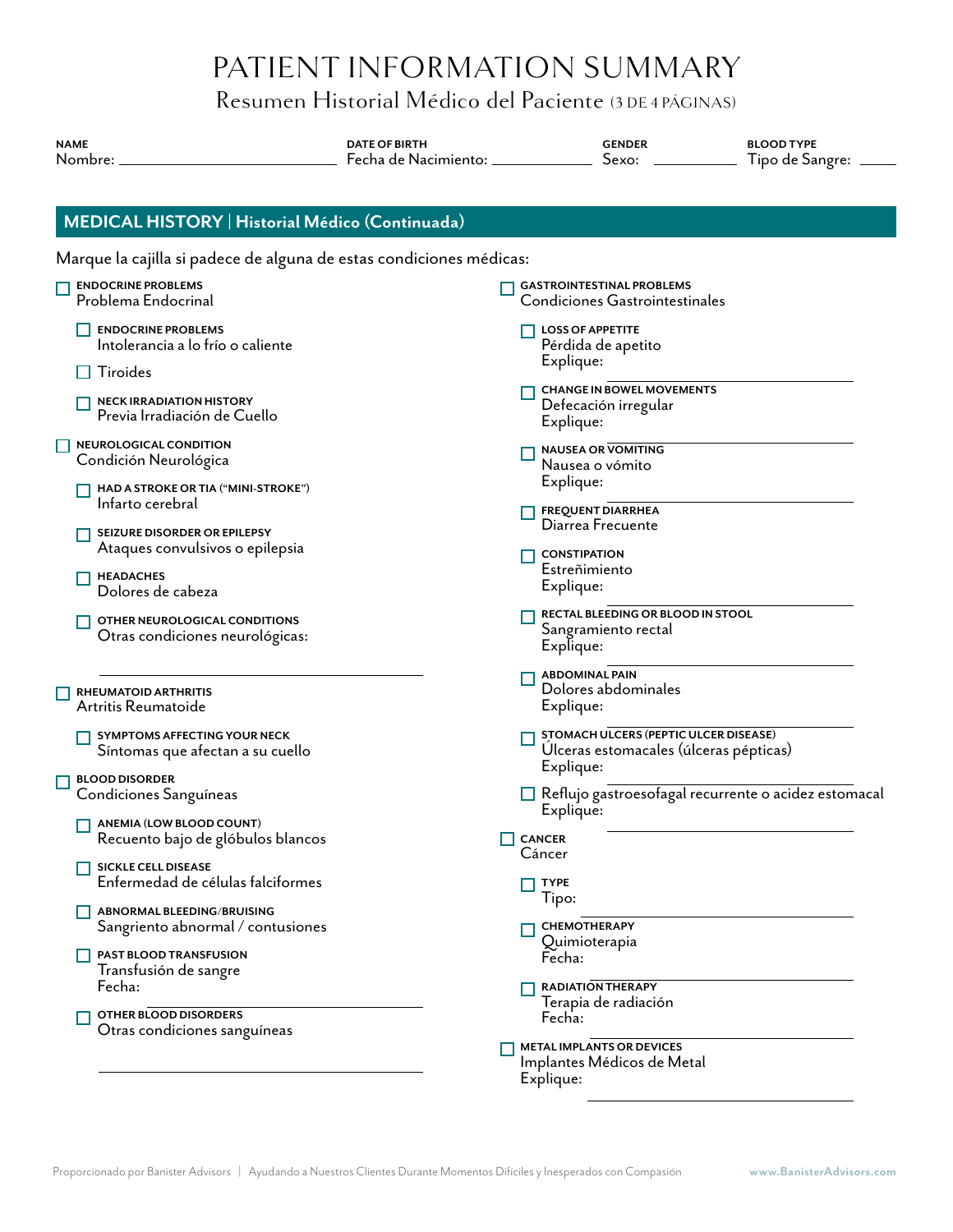Resumen Historial Médico del Paciente (4 DE 4 PÁGINAS)

| <b>NAME</b>                                                                                                                                                                              | <b>DATE OF BIRTH</b><br>Fecha de Nacimiento: _____________ | <b>GENDER</b><br>$S$ exo: $\frac{1}{2}$          | <b>BLOOD TYPE</b><br>Tipo de Sangre: ____               |
|------------------------------------------------------------------------------------------------------------------------------------------------------------------------------------------|------------------------------------------------------------|--------------------------------------------------|---------------------------------------------------------|
| <b>SURGICAL HISTORY   Operaciones Médicas</b>                                                                                                                                            |                                                            |                                                  | PSYCHIATRIC HISTORY   Historial Psiquiátrico            |
| <b>HAVE YOU EVER HAD SURGERY?</b><br>Ha tenido alguna operación médica?                                                                                                                  | Sí<br>No                                                   | <b>ANXIETY</b><br>Ansiedad                       | <b>MEMORY CHANGE</b><br>Problemas                       |
| Si la respuesta es "sí" por favor provea detalles:                                                                                                                                       |                                                            |                                                  | de memoria                                              |
|                                                                                                                                                                                          |                                                            | <b>DEPRESSION</b><br>Depresión                   | <b>SUICIDAL IDEATION</b><br>Pensamientos<br>de suicidio |
| Tipo: _______________________________                                                                                                                                                    | Fecha: _________                                           | <b>MOOD SWINGS</b>                               | <b>HOMICIDAL IDEATION</b>                               |
|                                                                                                                                                                                          |                                                            | Cambios<br>temperamentales                       | Pensamientos<br>de homicidio                            |
| <b>RECENT HOSPITILAZATION</b>                                                                                                                                                            |                                                            | <b>SLEEP DISTURBANCES</b><br>Problemas al dormir | <b>HALLUCINATIONS</b><br>Alucinaciones                  |
| PROBLEMS WITH NAUSEA/VOMITING AFTER ANESTHESIA<br>Problemas de nauseas/vomito al recibir anestesia                                                                                       |                                                            |                                                  | <b>OTHER</b><br>Otra condición                          |
| PROBLEMS WITH DIFFICULT BREATHING TUBE INSERTION<br>Dificultad al respirar con un tubo respiratorio                                                                                      |                                                            |                                                  | psiquiátrica:                                           |
| PROBLEMS WITH AWARENESS UNDER ANESTHESIA<br>Dificultad al estar bajo anestesia                                                                                                           |                                                            | Explique:                                        |                                                         |
| FAMILY HISTORY OF MALIGNANT HYPERTHERMIA<br>Historial familiar de hipertermia maligna                                                                                                    |                                                            |                                                  |                                                         |
| FAMILY HISTORY OF MAJOR ANESTHESIA PROBLEMS<br>Historial familiar con problemas de anestesia.<br>Por favor indique el tipo de cirugía, fecha de lo<br>ocurrido y el nombre del hospital: |                                                            |                                                  |                                                         |

#### **ALERGIAS**

| Tiene alguna reacción alérgica<br>a alguna medicina? |  | $\Box$ Sí $\Box$ No |
|------------------------------------------------------|--|---------------------|
| Si la respuestas es "sí" por favor provea detalles:  |  |                     |
|                                                      |  |                     |
| Tiene alergia al látex?                              |  | $\Box$ Sí $\Box$ No |
| Tiene alguna alergia alimentaria?                    |  | $\Box$ Sí $\Box$ No |

Si la respuestas es "sí" por favor provea detalles:

### **SOLAMENTE APLICABLE A MUJERES**

| Está actualmente embarazada?                   | $\Box$ Sí $\Box$ No |
|------------------------------------------------|---------------------|
| Está intentando a quedar embarazada?           | $\Box$ Sí $\Box$ No |
| Está usted lactando?                           | $\Box$ Sí $\Box$ No |
| Tiene o a sufrido de depresión<br>postparto?   | $\Box$ Sí $\Box$ No |
| Está actualmente tomando un<br>anticonceptivo? | $\Box$ Sí $\Box$ No |
| Esta o a sobrepasado la menopausia?            | $Si \ \Box$ No      |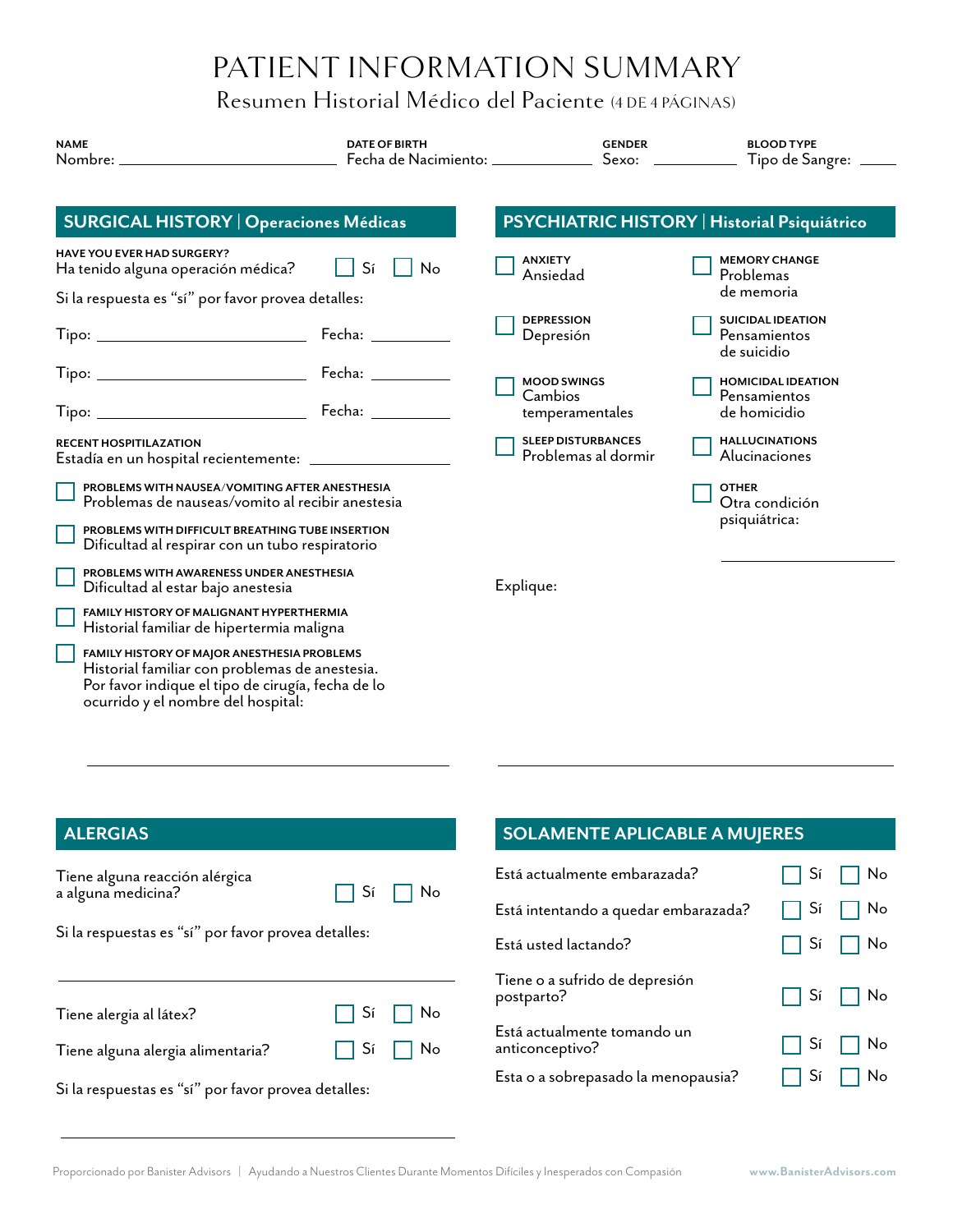# MEDICATION LIST

# Lista de Medicamentos

<span id="page-10-0"></span>

| <b>NAME</b> | <b>DATE OF BIRTH</b>     | <b>ENDER</b> | <b>BLOOD TYPE</b> |
|-------------|--------------------------|--------------|-------------------|
| Nombre      | - Fecha de Nacimiento: . | bexo         | Sangre:<br>ino de |
|             |                          |              |                   |

**ALLERGIES** Alergias o Reacciones Alérgicas:

| <b>PRESCRIPTION</b><br><b>MEDICATION</b><br>Medicamento | <b>PURPOSE/REASON</b><br><b>FOR TAKING</b><br>Propósito | <b>DOSE</b><br><b>Dosis</b> | TIME(S)<br><b>OF DAY</b><br>Tiempo<br>del Dia | <b>START DATE/</b><br><b>END DATE</b><br>Fecha de<br>Comienzo/<br>Terminación | <b>PRESCRIBING PHYSICIAN</b><br><b>NAME AND PHONE</b><br>Nombre del Doctor<br>que Ordenó la<br>Receta | <b>NAME AND PHONE</b><br><b>PHARMACY PHONE</b><br><b>AND LOCATION</b><br>Nombre y dirección<br>de la Farmacia<br>Donde Recibe la<br>Receta |
|---------------------------------------------------------|---------------------------------------------------------|-----------------------------|-----------------------------------------------|-------------------------------------------------------------------------------|-------------------------------------------------------------------------------------------------------|--------------------------------------------------------------------------------------------------------------------------------------------|
|                                                         |                                                         |                             |                                               |                                                                               |                                                                                                       |                                                                                                                                            |
|                                                         |                                                         |                             |                                               |                                                                               |                                                                                                       |                                                                                                                                            |
|                                                         |                                                         |                             |                                               |                                                                               |                                                                                                       |                                                                                                                                            |
|                                                         |                                                         |                             |                                               |                                                                               |                                                                                                       |                                                                                                                                            |
|                                                         |                                                         |                             |                                               |                                                                               |                                                                                                       |                                                                                                                                            |
|                                                         |                                                         |                             |                                               |                                                                               |                                                                                                       |                                                                                                                                            |

| <b>VITAMINS/ SUPPLEMENTS</b><br>Vitaminas/<br>Suplementos vitamínicos | <b>PURPOSE/REASON FOR TAKING</b><br>Propósito/Razón<br>por tomarla | <b>DOSE</b><br><b>Dosis</b> | TIME(S) OF DAY<br>Tiempo<br>del Dia | <b>START DATE/</b><br><b>END DATE</b><br>Fecha de<br>Comienzo/<br>Terminación | <b>PRESCRIBING PHYSICIAN</b><br><b>NAME AND PHONE</b><br>Nombre del Doctor y<br>Teléfono que Ordenó<br>la Receta |
|-----------------------------------------------------------------------|--------------------------------------------------------------------|-----------------------------|-------------------------------------|-------------------------------------------------------------------------------|------------------------------------------------------------------------------------------------------------------|
|                                                                       |                                                                    |                             |                                     |                                                                               |                                                                                                                  |
|                                                                       |                                                                    |                             |                                     |                                                                               |                                                                                                                  |
|                                                                       |                                                                    |                             |                                     |                                                                               |                                                                                                                  |
|                                                                       |                                                                    |                             |                                     |                                                                               |                                                                                                                  |
|                                                                       |                                                                    |                             |                                     |                                                                               |                                                                                                                  |